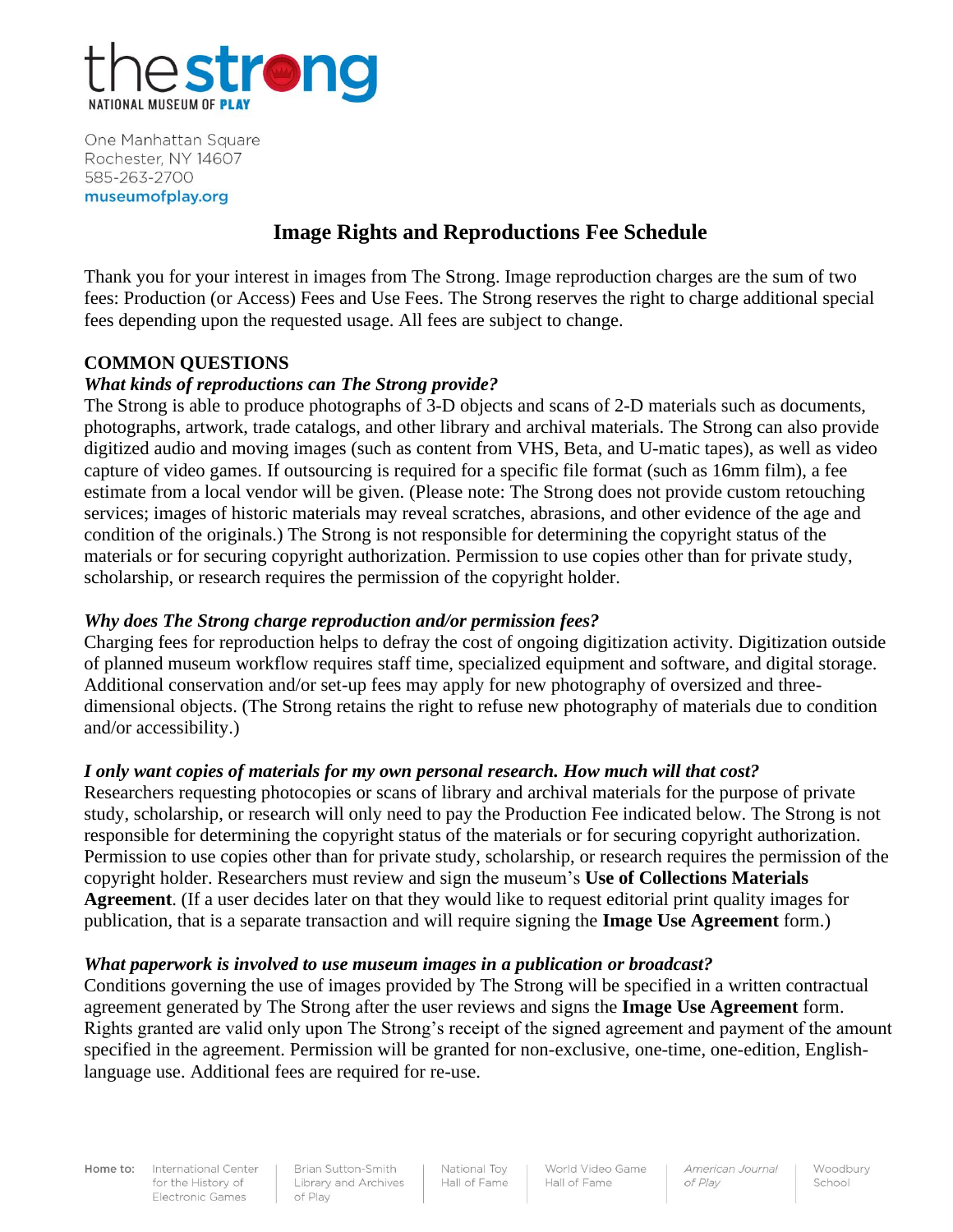#### *I want to request copies of files that I know are already digital. How does that work?*

Users requesting born-digital or previously digitized files will bypass any production fees but will need to pay an access fee (significantly less than the original production fee). Permission to use copies other than for private study, scholarship, or research requires the permission of the copyright holder. The same Use fees apply.

### *How do I pay for image rights and reproductions?*

The museum's secure online payment link, through the museum's ticketing system, is here: [https://store.museumofplay.org/Webstore/shop/ViewItems.aspx?CG=Strong1&C=LIB.](https://store.museumofplay.org/Webstore/shop/ViewItems.aspx?CG=Strong1&C=LIB)

Under "Library & Collection Fees," you will enter the amount due. Then, move the  $+/-$  widget to "1" to the right of the amount field [which indicates to the system that you are paying for one unit of scanning]. It will then have you proceed through entering your contact and payment info.

You'll receive an email receipt from [info@museumofplay.org](mailto:info@museumofplay.org) after the payment is processed; forward that receipt to your contact at the museum, who will post the scan for you and send you the access link.

You can also pay by personal check, payable to The Strong. We do not accept PayPal payments at this time.

## *Can I re-sell images that I captured myself or for which I previously paid the museum?*

No, this is a violation of copyright law. Permission to use images for purposes other than for private study, scholarship, or research requires the permission of the copyright holder. Examples of violations include, but are not limited to: providing images as an exclusive perk or reward for subscribers to an online platform or channel; printing images from the museum's collection on physical merchandise to sell; or minting nonfungible tokens using images from the museum's collection. Those found in violation of this policy may receive a warning from museum staff, additional contact from museum attorneys, or be barred from future image use requests or access to on-site research collections. In addition, violators may be subject to supplementary legal action.

#### *How and when will I receive the files I order?*

Reference scans and digital image files are delivered via a shared site or email, depending on the file size. (Grayscale reference photocopies will be provided only to on-site researchers upon request.) Standard turnaround time is 2–3 weeks from receipt of payment. Rush service may be available upon request for an additional charge.

#### *Is there a discount for ordering bulk images for use in a publication or broadcast?*

There is a 5% discount on Use Fees for orders of 10–20 images; 10% discount on Use Fees for orders of 21–30 images. Please contact us for rates regarding larger orders. All fees cited are in U.S. dollars.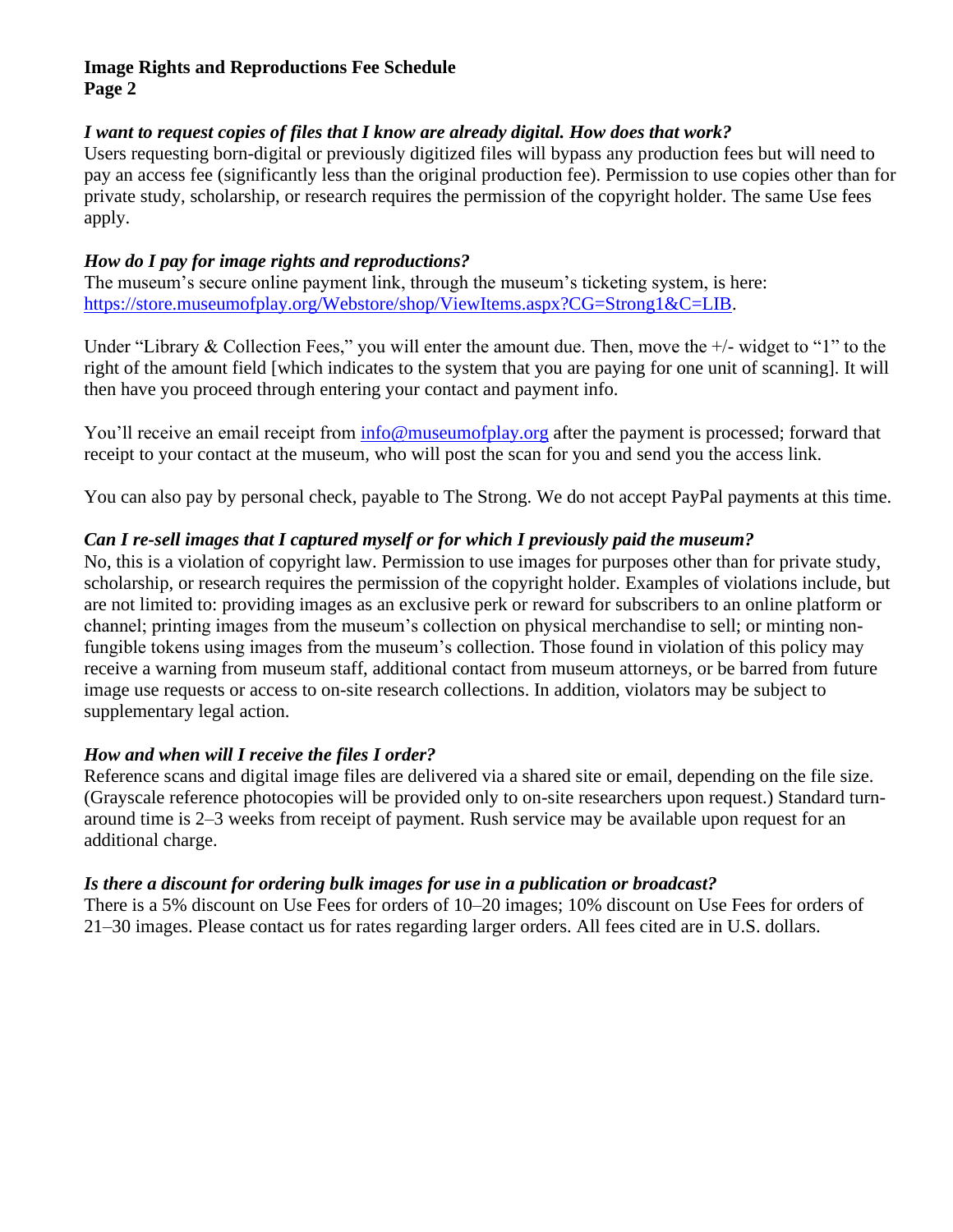# **PRODUCTION (OR ACCESS) FEES:**

## **STILL IMAGE PRODUCTION FEES**

For items requiring new photography or scans, the following Production Fees apply:

| <b>Grayscale Reference Photocopies/Scans—for research/personal use only (no additional Use Fee)</b> |                               |                              |  |  |
|-----------------------------------------------------------------------------------------------------|-------------------------------|------------------------------|--|--|
| Standard grayscale PDFs (up to                                                                      | \$10 minimum (up to 20 pages) | 50 cents per additional page |  |  |
| 11"x 17"                                                                                            |                               |                              |  |  |
| Oversized grayscale PDFs (larger than $11''x 17''$ - up to 36" width)                               |                               | \$10 per oversized grayscale |  |  |
|                                                                                                     |                               | <sub>1</sub> mage            |  |  |

| <b>Color Reference Scans/Images—for research/personal use only (no additional Use Fee)</b> |                      |  |  |
|--------------------------------------------------------------------------------------------|----------------------|--|--|
| Editorial print quality .jpg file 300 dpi (at actual size) for 2-D objects                 | \$10 per color image |  |  |
| or publications (up to $11" \times 17"$ )                                                  |                      |  |  |
| Editorial print quality .jpg file 300 dpi (at actual size) for 2-D objects                 | \$25 per color image |  |  |
| or publications (larger than $11$ "x $17$ " - up to $36$ " width)                          |                      |  |  |
| Editorial print quality .jpg file 300 dpi (at actual size) for 3-D objects                 | \$25 per color image |  |  |

| <b>Game Rules or Toy Instructions</b> – for research/personal use only (no additional Use Fee) |                               |                              |  |
|------------------------------------------------------------------------------------------------|-------------------------------|------------------------------|--|
| AGPI Members                                                                                   | \$5 minimum (up to 10 pages)  | 35 cents per additional page |  |
| Public                                                                                         | \$10 minimum (up to 20 pages) | 50 cents per additional page |  |

| Digital Image Files for Publication or Other Use (see also Use Fees below) |                                                |  |  |
|----------------------------------------------------------------------------|------------------------------------------------|--|--|
| Editorial print quality .jpg file 300 dpi (at actual                       | \$20 per image for 2-D objects or publications |  |  |
| size)                                                                      | \$50 per image for 3-D objects                 |  |  |
| High-resolution .jpg file 600 dpi (at actual size)                         | \$50 per image for 2-D objects or publications |  |  |
|                                                                            | \$100 per image for 3-D objects                |  |  |

## **AUDIOVISUAL FILE PRODUCTION FEES**

For items requiring new digitization or video capture by The Strong, the following Production Fees apply:

| Audiovisual Files for Publication or Other Use (see also Use Fees below) |                                                                     |  |
|--------------------------------------------------------------------------|---------------------------------------------------------------------|--|
| Audio access quality .mp3 file                                           | \$50 each (up to 60 minutes of content)                             |  |
| Video access quality .mp4 file                                           | \$150 each (up to 60 minutes of content)                            |  |
| Video capture of video games                                             | \$150 each (up to 60 minutes of content); additional fees beyond 60 |  |
|                                                                          | minutes may apply                                                   |  |
| Format requires outsourcing (e.g.,                                       | An estimate from a local vendor will be provided                    |  |
| 16mm film)                                                               |                                                                     |  |
|                                                                          |                                                                     |  |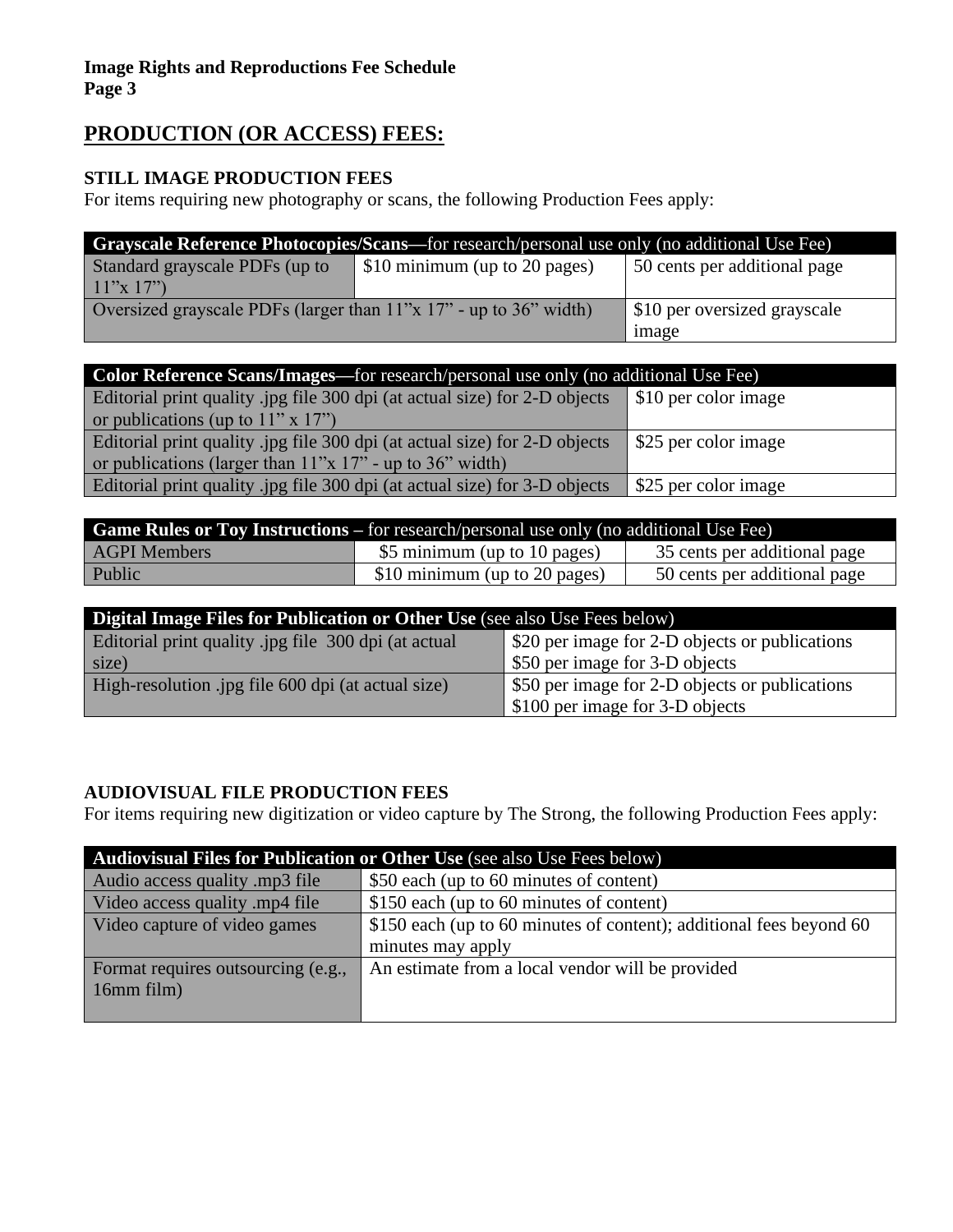## **EXISTING DIGITAL FILE ACCESS FEES**

For items that are born-digital or have previously been digitized, the following Access Fees apply\*:

| <b>Remote Access to Born-Digital or Pre-Digitized Files*</b> (see also Use Fees below) |                                                |                                                                   |  |  |
|----------------------------------------------------------------------------------------|------------------------------------------------|-------------------------------------------------------------------|--|--|
| Access single still images (e.g.,<br>.jpg, .png, 1-page PDF)                           | 50 cents per single-item image<br>file         | 50 cents per additional file                                      |  |  |
| Access multi-page PDF (e.g.,<br>scanned file folder)                                   | \$10 per multi-page PDF (up to<br>$100$ pages) | \$1 per additional 10 pages in<br>PDF (beyond original 100 pages) |  |  |
| Access audio file (e.g., mp3)                                                          | \$10 per single item audio file                | \$10 per additional file                                          |  |  |
| Access video file (e.g., .mp4)                                                         | \$20 per single item video file                | \$20 per additional file                                          |  |  |
| Video capture of video games file                                                      | \$20 per single item video capture<br>file     | \$20 per additional file                                          |  |  |

\*Please note: There is no fee for digital access to materials for on-site researchers at The Strong. See also the **Digital Games Files Access Policy**, which states that some digital games files (including source code) are only accessible to on-site researchers in a read-only capacity, unless prior permission is received from the holder of the intellectual property rights.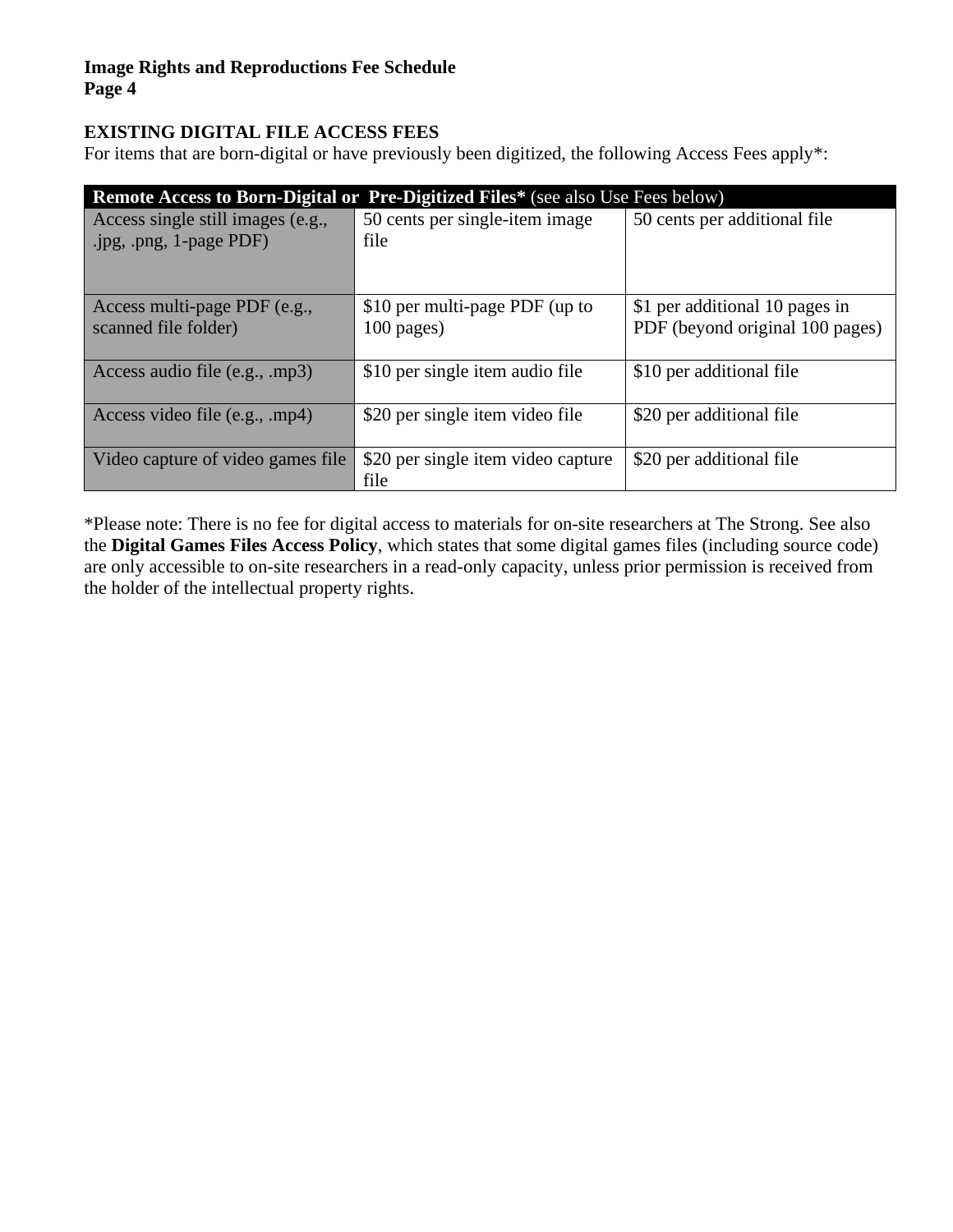# **IMAGE USE FEES:**

The below charts indicate pricing for use of images in text publications, video (broadcast, documentary, or internet-streamed content), and museum/exhibition use.

| <b>Publications (Text-Based)</b>        |                  |                  |                  |                  |
|-----------------------------------------|------------------|------------------|------------------|------------------|
| <b>Commercial/For-Profit</b>            | <b>Print Run</b> | <b>Print Run</b> | <b>Print Run</b> | <b>Print Run</b> |
|                                         | $1 - 5,000$      | 5,001-50,000     | 50,001-100,000   | 100,001-500,000  |
| Print: Single Country Rights            | \$50             | \$100            | \$150            | \$200            |
| (book, journal, calendar, etc.)         |                  |                  |                  |                  |
| Print: World Rights                     | \$75             | \$150            | \$200            | \$300            |
| (book, journal, calendar, etc.)         |                  |                  |                  |                  |
| Electronic Rights (e-book,              | \$50             | \$100            | \$150            | \$200            |
| commercial website, etc.)               |                  |                  |                  |                  |
| Publishing Bundle: Single               |                  |                  |                  |                  |
| Country Rights (includes print and      | \$125            | \$225            | \$325            | \$425            |
| electronic rights)                      |                  |                  |                  |                  |
| Publishing Bundle: World Rights         |                  |                  |                  |                  |
| (includes print and electronic rights)  | \$150            | \$250            | \$350            | \$450            |
| Surcharge for cover/exterior use        | $+ $100$         | $+$ \$150        | $+$ \$200        | $+$ \$250        |
| <b>Not-for-Profit</b>                   | <b>Print Run</b> | <b>Print Run</b> | <b>Print Run</b> | <b>Print Run</b> |
| Proof of not-for-profit status required | $1 - 5,000$      | 5,001-50,000     | 50,001-100,000   | 100,001-500,000  |
| <b>Dissertations</b>                    | \$10             | n/a              | n/a              | n/a              |
| Print: Single Country Rights            | \$25             | \$50             | \$75             | \$100            |
| (book, journal, newspaper, calendar,    |                  |                  |                  |                  |
| $etc.$ )                                |                  |                  |                  |                  |
| Print: World Rights                     | \$50             | \$100            | \$150            | \$200            |
| (book, journal, newspaper, calendar,    |                  |                  |                  |                  |
| $etc.$ )                                |                  |                  |                  |                  |
| Electronic Rights (e-book,              | \$25             | \$50             | \$75             | \$100            |
| commercial website, etc.)               |                  |                  |                  |                  |
| <b>Publishing Bundle: Single</b>        |                  |                  |                  |                  |
| Country Rights (includes print and      | \$75             | \$125            | \$175            | \$225            |
| electronic rights)                      |                  |                  |                  |                  |
| Publishing Bundle: World Rights         |                  |                  |                  |                  |
| (includes print and electronic rights)  | \$100            | \$150            | \$200            | \$300            |
| Surcharge for cover/exterior use        | $+$ \$50         | $+$ \$75         | $+$ \$100        | $+$ \$125        |

| <b>Broadcast, Documentary, or Internet-Streamed Content (Audiovisual)</b> |                                                                             |  |  |
|---------------------------------------------------------------------------|-----------------------------------------------------------------------------|--|--|
| Photograph or still image                                                 | \$75 per image file                                                         |  |  |
| Audio file                                                                | Production (OR access) fee $+$ licensing fee of \$15 per second of<br>audio |  |  |
| Video file                                                                | Production (OR access) fee $+$ licensing fee of \$20 per second of<br>video |  |  |